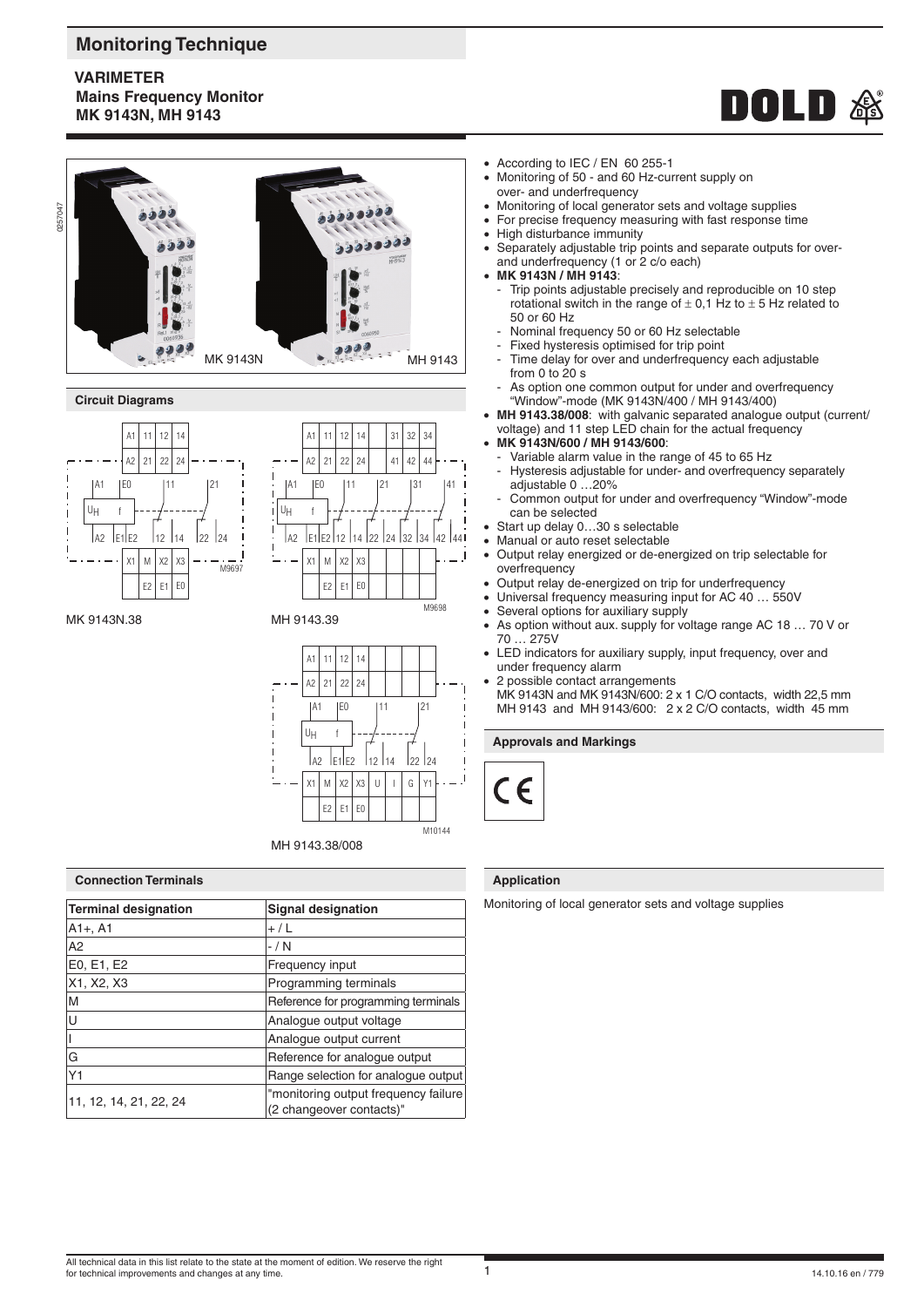

# $t_A =$  start up delay ;  $t_{V>} / t_{V<} =$  response delay at under- and overfrequency

t

t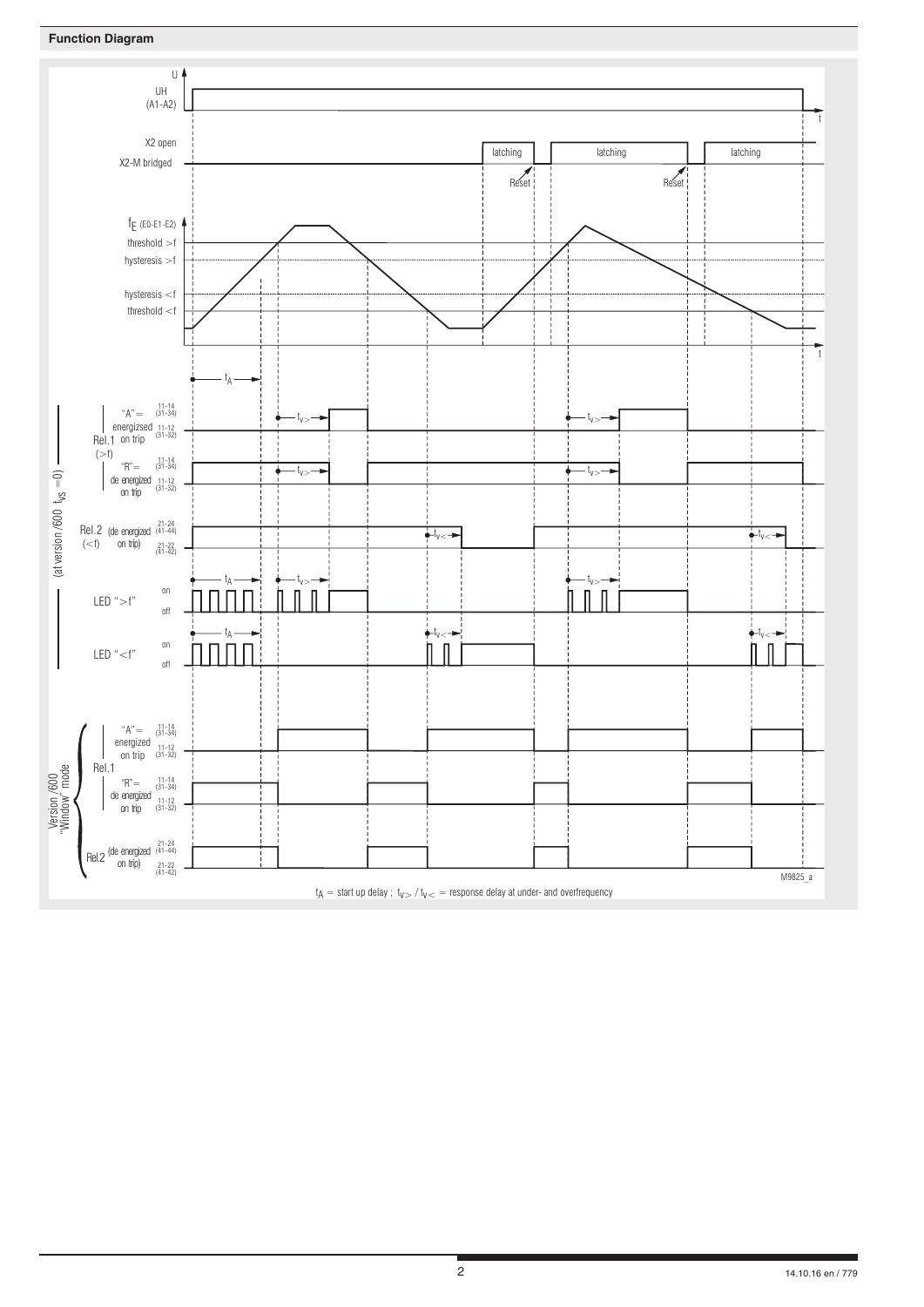### **Function**

The auxiliary supply is connected to terminals A1-A2.

(If the measuring voltage is within the tolerances pf the auxiliary supply the terminals A1-A2 can also be supplied from the Measuring voltage.) The measuring input is on terminals E0-E1-E2 with low voltages on E1-E0 and high voltages on E2-E0 (see technical data). The input frequency is compared to the values set on the device.

If the input frequency falls below or rises above the tripping value, the corresponding output relay goes in alarm state (with time delay if adjusted) and the LED >f or <f lights up. When the frequency returns to good state the relays the hysteresis is active before the relays return to good state and the corresponding LED goes off.

If manual reset is selected the relay and the LED remain in alarm state when the frequency returns to good state.

Manual reset is made by bridging terminals X2-M or by disconnecting the auxiliary supply.

In de-energized on trip mode the output relay is energized in good state (contacts 11-14 etc. closed).

In energized on trip mode the output relay is energized in alarm state (contacts 11-14 etc. closed).

If start up delay is selected a timer is started after connection of auxiliary supply that disables the measuring circuit for the adjusted time. Both LEDs <f and >f flash together and the relays are in non tripped state (Good state). Using the start up delay an alarm can be avoided during start up of a generator.

| <b>Indicators</b>                                                                                                                                    |                                                                                                                                  |
|------------------------------------------------------------------------------------------------------------------------------------------------------|----------------------------------------------------------------------------------------------------------------------------------|
| Upper LED "UH/E":                                                                                                                                    | - green, when only auxiliary voltage connected<br>to A1 - A2<br>- yellow/green, when measuring frequency is<br>detected on input |
|                                                                                                                                                      | Lower LED ">f" (yellow): - On, when overfrequency is detected, flashes<br>(with short pulse) when time delay is active           |
| Lower LED " <f" (yellow):="" -<="" td=""><td>On, when underfrequency is detected, flashes<br/>(with short pulse) when time delay is active</td></f"> | On, when underfrequency is detected, flashes<br>(with short pulse) when time delay is active                                     |
| LEDs $\mathscr{F}$ and $\mathscr{F}$ :                                                                                                               | flash together during start up delay.                                                                                            |



MK 9143N/600

**Settings**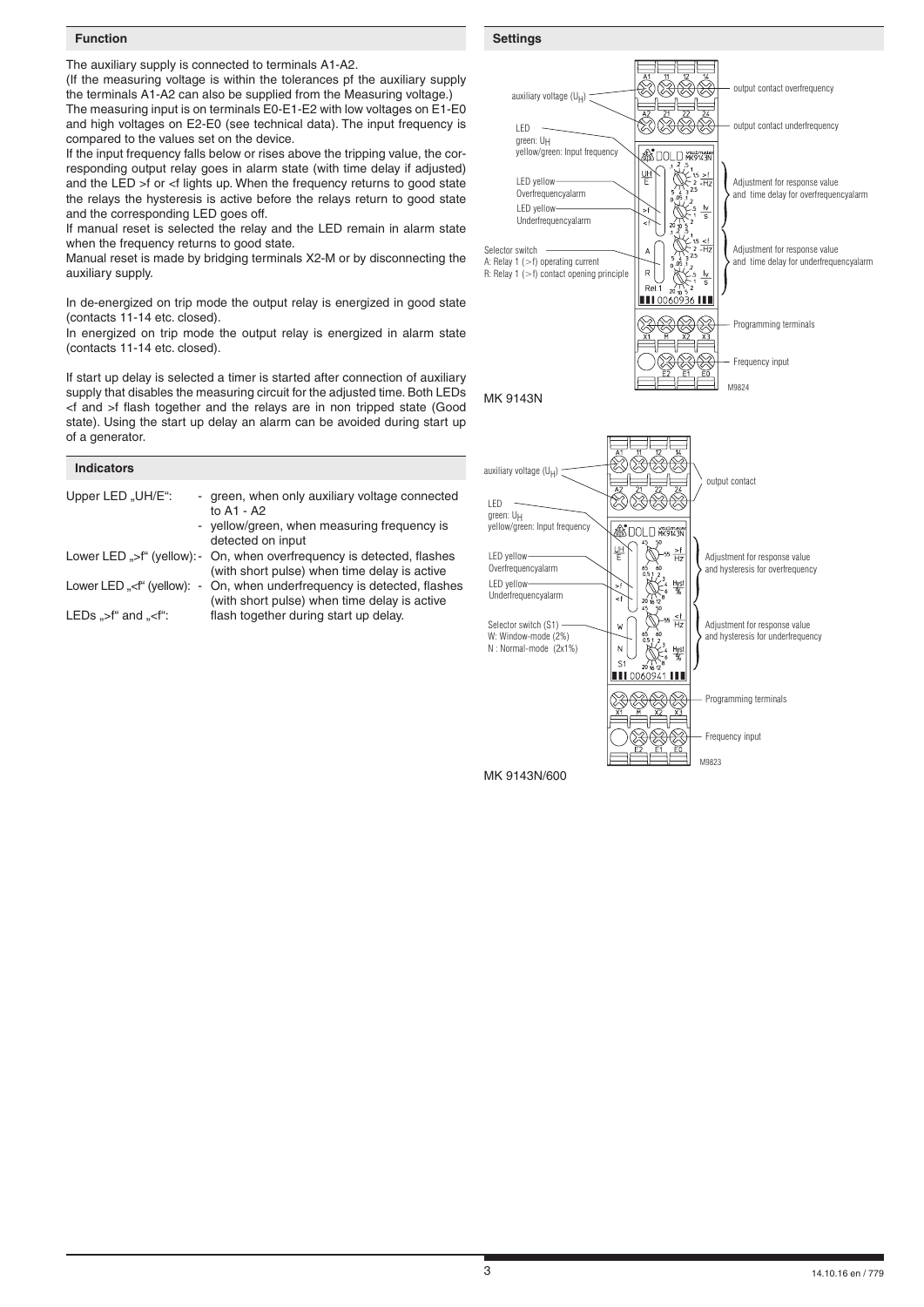#### **Notes**

# **Frequency measuring input**

The standard frequency measuring input for Ac voltages AC 40…550V is divided in 2 ranges (40…150 V on E1-E0 and 150-550 V on E2-E0) to achieve a higher immunity against Harmonics and disturbance. If the measuring voltage is around 150 V the smaller range should be used, as it can be overloaded continuously up to 250 V. In the case of lower measuring voltages an input for AC 10-280 V E1-E0 and 20 to 550 V E2-E0 is available with slightly lower disturbance immunity. If the measuring signal is missing or if it is to low on E0-E1-E2 the upper 2 colour LED UH/E lights green. The underfrequency output is tripped in this case as well. When the input voltage is high enough on the measuring input this LED light yellow-green.

#### **Output contacts**

Relay 1 (11-12-14, and 31-32-34 on MH 9143.39) is tripped on overfrequency. Relay 2 (21-22-24, and 41-42-44 on MH 9143.39) is tripped on underfrequency.

On the variant /600the slide switch on the front can be switched to position W (window mode) in that position both relays switch on under- and overfrequency.

Relay 1 can be switched over from energized to de-energized on trip, relay 2 only operates de-energized on trip.

The model /400 operates always window mode. Both relays switch on over- and underfrequency. On this variant both relays can be switched over together between energized and de-energized on trip

### **Programming terminals** (M – X1 – X2 – X3):



**Attention!** The terminals M-X1-X2-X3 have no galvanic separation to the measuring circuit, and must be operated potential free.

M: Common connection (Ground) of the programming terminals X1: A start up delay of 0…30 s after connection of auxiliary supply is achieved by connecting a X1 to M with a potentiometer or fixed resistor (see technical data). The start up delay can be stopped by bridging X1 to M at any time.

If no start up delay is required the terminals X1-M must be linked.

- X2: Manual reset with NO contact push button on X2-M, auto reset with terminals X2-M bridged.
- X3: selection of nominal frequency 50 or 60 Hz with MK 9143N and MH 9143;

selection of relay mode energized or de-energized on trip for relay 1 with MK 9143N/600 and MH 9143/600

#### **Model MK 9143N and MH 9143:**

This variant offers a very accurate frequency setting that is required e.g. for small generator sets which feed the public mains:

- the adjustment of the tripping values for over and underfrequency is accurate and reproducible in 10 steps from  $+/-0.1$  Hz to  $+/-5$  Hz
- the hysteresis is always 1/8 of the adjusted tripping value, I, e, at setting  $+$  or -0,1 Hz it is 0,012 Hz and at setting  $+$  or -4 Hz it is approx. 0,5 Hz
- the tripping delay is separately adjustable for over and underfrequency with a range of 20 s.
- switching between energized and de-energized on trip of relay 1 by slide switch Rel.1 on the front
- programming of mains frequency 50 or 60 Hz with terminal X3:
- X3 open: Frequency 50 Hz<br>X3 linked to M: Frequency 60 Hz Frequency 60 Hz

**Notes**

### **Variant MH 9143.38/008: 45 mm width**

Identically to MK 9143N, but with 11 step LED chain indicator and galvanic separated analogue output to display the difference between measured frequency and the mains frequency (50 or 60 Hz).

On terminals U/G of the analogue output 0-10 V are provided, on terminals I/G 0-20 mA are available. By bridging terminals Y1 and G the output can be switched over to 2-10 V and 4-20 mA. The middle value of the analogue output indicates nominal frequency, the display and analogue output shows  $\pm$  10% difference to the nominal frequency.

## **Model MK 9143N/400 and MH 9143/400**

Identical with MK 9143N and MH 9143 but both output relays switch together (Window mode) and both can be switched over together via slide switch from energized to de-energized on trip.

### **Model MK 9143N/600 and MH 9143/600**

To be used on local generator sets and other equipment where larger frequency tolerances are necessary:

- Adjustment of the tripping values for over and underfrequency individual between 45 and 65 Hz
- Separate adjustable hysteresis for over and underfrequency in a range of 0,5 … 20% of the tripping value
- Output function can be changed with slide switch (S1)on the front: Position "N": Normal mode: relay 1 for overfrequency, relay 2 for underfrequency
- Position "W": Window mode: relay 1+2 switch together at over and underfrequency
- Switching between energized and de-energized on trip of relay 1 by terminal X3:

| X3 open:        | de-energized on trip for relay 1 |
|-----------------|----------------------------------|
| X3 linked to M: | energized on trip for relay 1    |

### **Adjustment aid for start up delay and alarm delay**

During the elapse of start up delay and alarm delay on MK 9143N and MH 9143) the yellow LED <f or >f is flashing with a frequency of 2 Hz. To set a specific time value in seconds the number of flash pulses can be used to check the setting: Number of flash pulses divided by  $2 =$  time delay in seconds.

**Technical Data**

**Measuring Input (E0-E1-E2)**

| Voltage range                |                                                |
|------------------------------|------------------------------------------------|
| $E0-E1$ :                    | AC 40  150 V.                                  |
| $E0-E2$ :                    | AC 150  550 V                                  |
| Input resistance             |                                                |
| $E0-E1$ :                    | approx. 170 k $\Omega$                         |
| $E0-E2$ :                    | approx. 640 k $\Omega$                         |
| <b>Galvanic separation:</b>  | Frequency measuring input to auxiliary         |
|                              | voltage and output contacts                    |
| Response time of             |                                                |
| <b>Frequency monitoring:</b> | typ. $60$ ms                                   |
|                              | (when alarm delay is 0)                        |
| Time between connection      |                                                |
| of auxiliary supply and      |                                                |
| ready to mesure:             | approx. $0.4$ s (with start up delay is 0)     |
| Chaut un time adalaus        | $\sim$ diusteble from $\Omega$ $\Omega$ e with |

**Start up time delay:** adjustable from 0 ... 30 s with resitor/potentiometer between terminals X1 and M:

|                                 | $\Lambda$<br>т. | 22 | 39 | 56 | JU | 80  | 390 | $\infty$ |
|---------------------------------|-----------------|----|----|----|----|-----|-----|----------|
| $t_{\text{An}}$<br>$\sim$<br>v. |                 |    |    |    | 0  | 15. |     |          |

# **Adjustment of the response values (frequency threshold for alarm)**

**MK 9143N, MH 9143:** 10 individual step as deviation from nominal frequency.

| Overfrequency: $\left  +0,1 \right  +0,2 \left  +0,5 \right  +1$ $\left  +1,5 \right  +2$ $\left  +2,5 \right  +3$ $\left  +4 \right  +5$ $\left  +2 \right $ |  |  |  |  |  |  |
|---------------------------------------------------------------------------------------------------------------------------------------------------------------|--|--|--|--|--|--|
| Underfrequency: -0,1 -0,2 -0,5 -1 -1,5 -2 -2,5 -3 -4 -5 Hz                                                                                                    |  |  |  |  |  |  |
|                                                                                                                                                               |  |  |  |  |  |  |

**Setpiont frequency:** 50 or 60 Hz, selectable via

**Accuracy of the**

connection of terminal X3

**frequency threshold:** better than 200 ppm (0,02 %)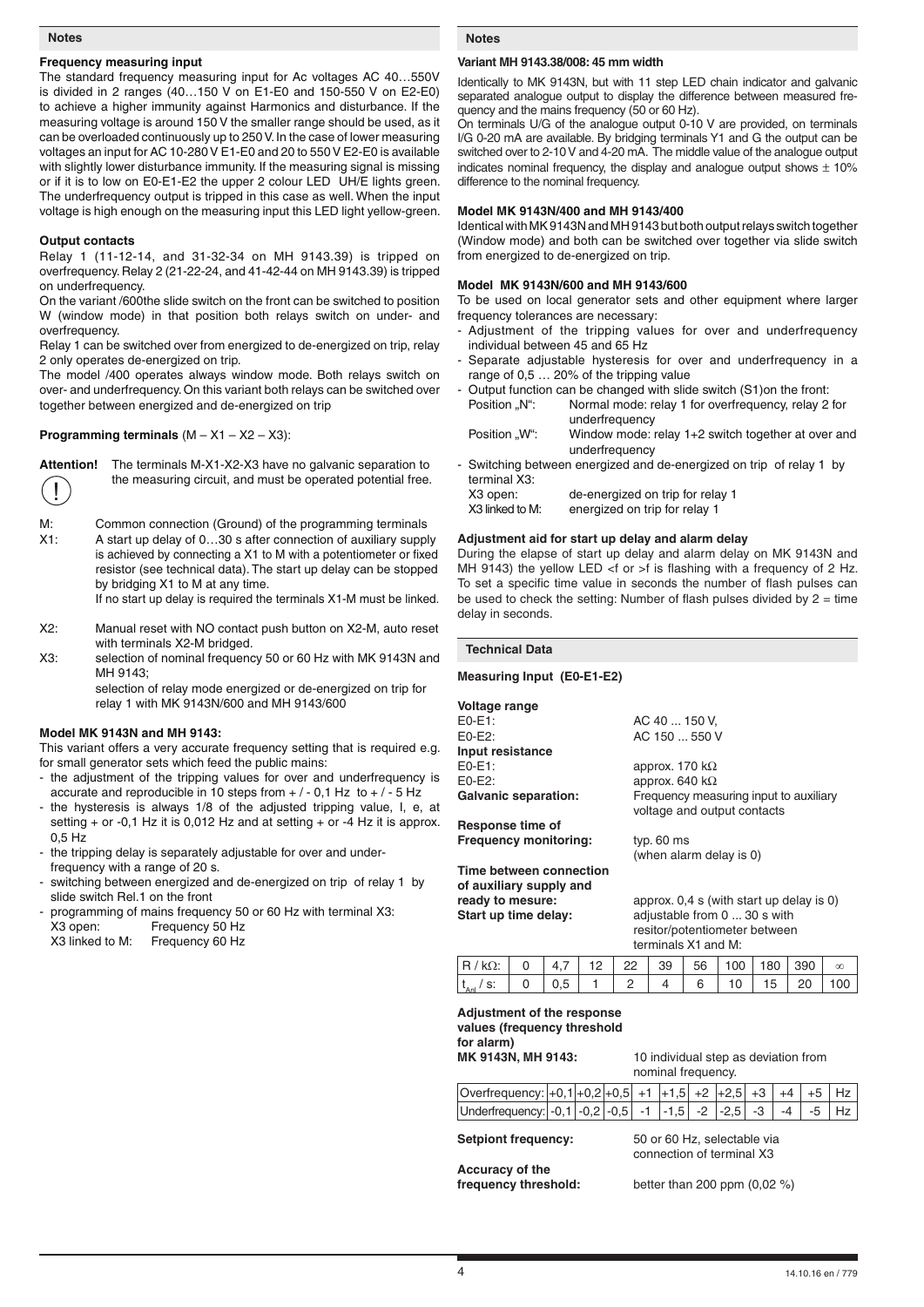| <b>Technical Data</b>                                                 |                                                                            |                                          | <b>Technical Data</b>                           |                                                                                  |                                        |
|-----------------------------------------------------------------------|----------------------------------------------------------------------------|------------------------------------------|-------------------------------------------------|----------------------------------------------------------------------------------|----------------------------------------|
| Auxiliary voltage- and<br>temperature influence:                      | less than 200 ppm $(< 0.02$ %)                                             |                                          | <b>General Data</b>                             |                                                                                  |                                        |
| <b>Hysterese:</b>                                                     | 1/8 of adjusted deviation value of<br>nominal frequency                    |                                          | Nominal operating mode:<br>Temperature range:   | continuous operation                                                             |                                        |
| Time delay:                                                           | separately adjustable for over- and                                        |                                          | Operation:                                      | $-20+60^{\circ}C$                                                                |                                        |
|                                                                       | under frequency alarm: 0  20 s                                             |                                          | Storage:                                        | $-25+60^{\circ}C$                                                                |                                        |
|                                                                       | adjustable on logarithmic scale.                                           |                                          | Altitude:                                       | < 2.000 m                                                                        |                                        |
| <b>Adjustment of response</b>                                         |                                                                            |                                          | <b>Clearance and creepage distance</b>          |                                                                                  |                                        |
| value (frequency threshold<br>for alarm)                              |                                                                            |                                          | rated impulse voltage /<br>pollution degree:    |                                                                                  |                                        |
| MK 9143N/600, MH 9143/600: continously variable, separately for over- |                                                                            |                                          | output to measuring circuit:                    | 4 kV / 2                                                                         | IEC 60 664-1                           |
|                                                                       |                                                                            | and underfrequency alarm: each 45  65 Hz | output to auxiliary circuit:                    | 4 kV / 2                                                                         | IEC 60 664-1                           |
| <b>Setting accurancy:</b>                                             | approx. 1 Hz                                                               |                                          | output to output to:                            | 4 kV / 2                                                                         | IEC 60 664-1                           |
| <b>Hysteresis:</b>                                                    | continously variable, separately for over-                                 |                                          | auxiliary circuit to                            |                                                                                  |                                        |
|                                                                       | and underfrequency alarm: each 0,5  20 %<br>of the setting alarm threshold |                                          | measuring input:                                | 4 kV / 2                                                                         | IEC 60 664-1                           |
| Tolerances of the adjusted                                            |                                                                            |                                          | Programming terminals<br>M-X1-X2-X3:            | without galv. separation to                                                      |                                        |
| tripping values at variation                                          |                                                                            |                                          |                                                 | measuring circuit                                                                |                                        |
| of auxiliary supply and                                               |                                                                            |                                          | <b>EMC</b>                                      |                                                                                  |                                        |
| temperature:                                                          | $\pm$ 0.2 Hz                                                               |                                          | Electrostatic discharge (ESD): 8 kV (air)       |                                                                                  | IEC/EN 61 000-4-2                      |
| <b>Auxiliary Circuit</b>                                              |                                                                            |                                          | HF irradiation                                  |                                                                                  |                                        |
|                                                                       |                                                                            |                                          | 80 MHz  1 GHz:<br>1 GHz  2.7 GHz:               | 10V/m<br>3V/m                                                                    | IEC/EN 61 000-4-3<br>IEC/EN 61 000-4-3 |
| Auxiliary voltage U <sub>H</sub>                                      |                                                                            |                                          | Fast transients:                                | 4 kV                                                                             | IEC/EN 61 000-4-4                      |
| (galvanic separation):                                                | AC 115, 230, 400 V                                                         |                                          | Surge                                           |                                                                                  |                                        |
|                                                                       | DC 12, 24, 48 V                                                            |                                          | between                                         |                                                                                  |                                        |
|                                                                       | AC/DC 24  60, 110  230 V (only for                                         |                                          | wires for power supply:                         | 1 kV                                                                             | IEC/EN 61 000-4-5                      |
| Voltage range:                                                        | MH-version possible)                                                       |                                          | between wire and ground:                        | 2 kV<br>30 V                                                                     | IEC/EN 61 000-4-5                      |
| AC:                                                                   | $0,81,1$ U <sub>H</sub>                                                    |                                          | HF-wire guided:<br>Interference suppression:    | Limit value class B                                                              | IEC/EN 61 000-4-6<br>EN 55 011         |
| DC:                                                                   | $0,91,2$ U <sub>H</sub>                                                    |                                          | Degree of protection:                           |                                                                                  |                                        |
| AC/DC:                                                                | $0,751,2$ U <sub>H</sub>                                                   |                                          | Housing:                                        | IP 40                                                                            | IEC/EN 60 529                          |
| <b>Frequency range</b>                                                |                                                                            |                                          | Terminals:                                      | IP 20                                                                            | IEC/EN 60 529                          |
| AC:<br><b>Nominal consumption:</b>                                    | 45  440 Hz                                                                 |                                          | Housing:                                        | thermoplastic with V0 behaviour                                                  |                                        |
| AC:                                                                   | approx. 4 VA                                                               |                                          | <b>Vibration resistance:</b>                    | according to UL subject 94<br>Amplitude 0,35 mm                                  |                                        |
| DC:                                                                   | approx. 2 W                                                                |                                          |                                                 |                                                                                  | Frequency 10  55 Hz IEC/EN 60 068-2-6  |
|                                                                       |                                                                            |                                          | <b>Climate resistance:</b>                      | 20 / 060 / 04                                                                    | IEC/EN 60 068-1                        |
| Output 11-12-14, 21-22-24; + 31-32-34, 41-42-44 at MH 9143.39         |                                                                            |                                          | <b>Terminal designation:</b>                    | EN 50 005                                                                        |                                        |
| <b>Contacts</b>                                                       |                                                                            |                                          | Wire connection                                 |                                                                                  |                                        |
| MK 9143N.38, MK 9143.38/600: 2 x 1 C/O contacts, each 1 for           |                                                                            |                                          | Cross section:                                  | $1 \times 4$ mm <sup>2</sup> solid or<br>$2 \times 1.5$ mm <sup>2</sup> solid or |                                        |
|                                                                       | over- and underfrequency alarm                                             |                                          |                                                 | 1 x 2.5 mm <sup>2</sup> stranded wire with sleeve                                |                                        |
| MH 9143.39, MH 9143.39/600: 2 x 2 C/O contacts, each 2 for            |                                                                            |                                          |                                                 | DIN 46 228-1/-2/-3/-4 or                                                         |                                        |
|                                                                       | over- and underfrequency alarm                                             |                                          |                                                 | 2 x 1,5 mm <sup>2</sup> stranded wire with sleeve                                |                                        |
| Thermal current $I_{\mu}$ :<br><b>Switching capacity</b>              | 4 A                                                                        |                                          |                                                 | DIN 46 228-1/-2/-3/                                                              |                                        |
| according to AC 15                                                    |                                                                            |                                          | Stripping length:<br>Wire fixing:               | 8 mm<br>Plus-minus terminal screws                                               |                                        |
| NO contact:                                                           | 3 A / AC 230 V                                                             | IEC/EN 60 947-5-1                        |                                                 | M4 box terminals with wire protection                                            |                                        |
| NC contact:                                                           | 1 A / AC 230 V                                                             | IEC/EN 60 947-5-1                        | <b>Fixing torque:</b>                           | 0.8 Nm                                                                           |                                        |
| according to DC 13                                                    |                                                                            |                                          | <b>Mounting:</b>                                | DIN rail                                                                         | IEC/EN 60 715                          |
| NO contact:<br>NC contact:                                            | 1 A / DC 24 V<br>1 A / DC 24 V                                             | IEC/EN 60 947-5-1                        | Weight:                                         |                                                                                  |                                        |
| <b>Elektrical life</b>                                                |                                                                            | IEC/EN 60 947-5-1                        | MK 9143N, MK 9143/600:<br>MH 9143, MH 9143/600: | approx. 210 g<br>approx. 295 g                                                   |                                        |
| acc. to AC 15 at 1 A, AC 230 V: $1.5 \times 10^5$ switching cycles    |                                                                            | IEC/EN 60                                | MH 9143.38/008:                                 | approx. 350 g                                                                    |                                        |
| 947-5-1<br><b>Short circuit strength</b>                              |                                                                            |                                          |                                                 |                                                                                  |                                        |
| max. fuse rating:                                                     | 4 A gL                                                                     | IEC/EN 60 947-5-1                        | <b>Dimensions</b>                               |                                                                                  |                                        |
| <b>Mechanical life:</b>                                               | $30 \times 10^6$ switching cycles                                          |                                          | Width x heigh x depth:                          |                                                                                  |                                        |
| Analogue Output with MH 9143.38/008                                   |                                                                            |                                          | MK 9143N, MK 9143/600:<br>MH 9143, MH 9143/600: | 22,5 x 90 x 97 mm<br>45 x 90 x 97 mm                                             |                                        |
|                                                                       |                                                                            |                                          |                                                 |                                                                                  |                                        |

| galvanic separation AC 3750V<br>to auxiliary supply, measuring circuit and relay outputs. |                                                             |
|-------------------------------------------------------------------------------------------|-------------------------------------------------------------|
| terminal $U(+) / G(-)$ :                                                                  | 0  5  10 V, max. 10 mA                                      |
| terminal $I (+) / G(-)$ :                                                                 | 0  10  20 mA, max. burden 500 Ohm                           |
|                                                                                           | change to 2  10 V or 4  20 mA by bridging terminal Y1 and G |
| Analogue output:                                                                          | $\pm$ 10% difference to the nominal frequency               |